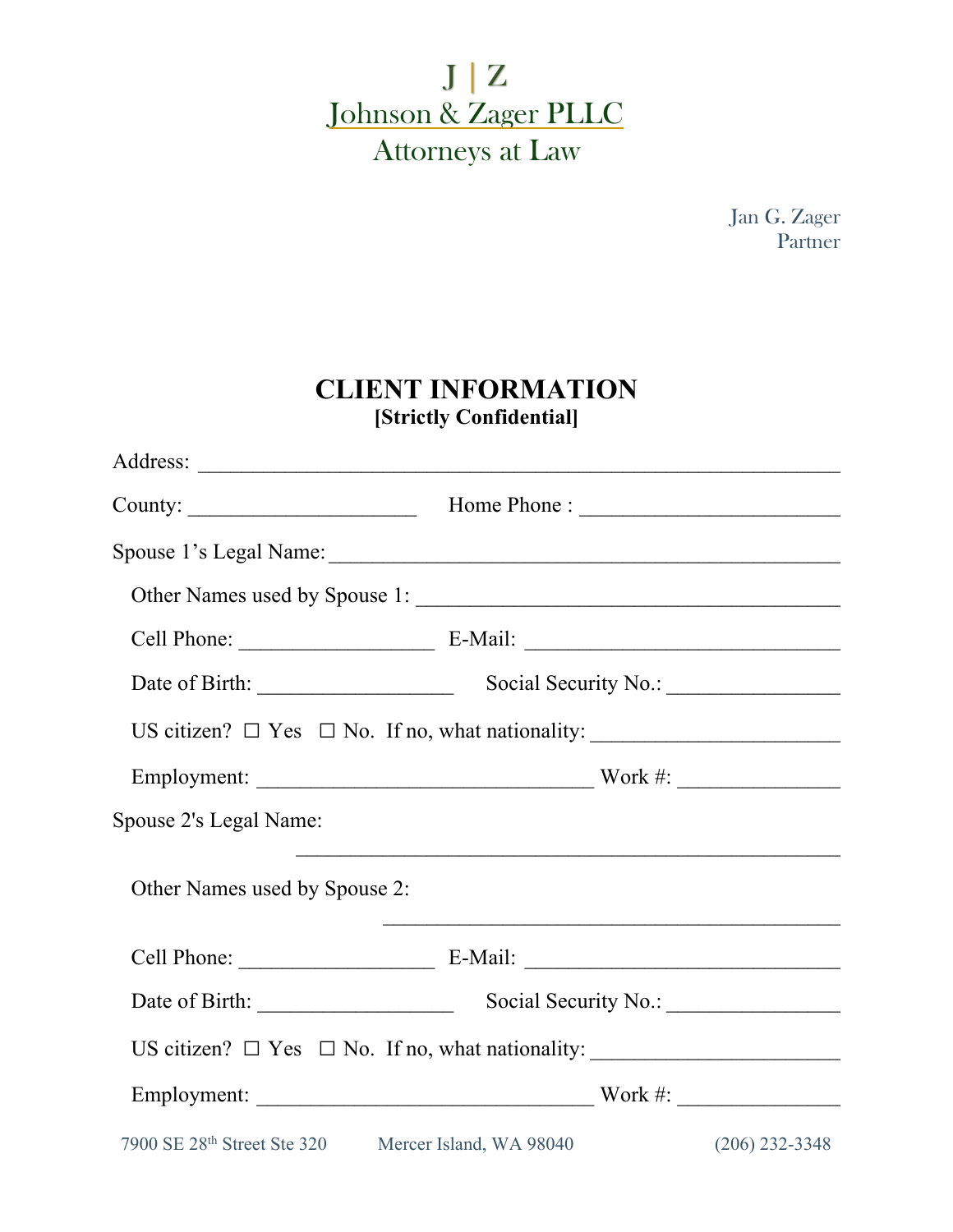Prior Marriages?

| Spouse 1: $\Box$ Yes $\Box$ No. If yes, name of prior spouse:                          |              |                                                    |
|----------------------------------------------------------------------------------------|--------------|----------------------------------------------------|
| How Terminated? $\Box$ Death $\Box$ Divorce Date:                                      |              |                                                    |
| Spouse 2: $\Box$ Yes $\Box$ No. If yes, name of prior spouse:                          |              |                                                    |
| How Terminated? $\Box$ Death $\Box$ Divorce Date: ___________________________________  |              |                                                    |
| <b>CHILDREN OF THIS MARRIAGE:</b> $\Box$ None $\Box$ AGE or DOB                        |              |                                                    |
| Number of grandchildren:                                                               |              | <u> 1950 - Johann Barbara, martin dina masa ka</u> |
| <b>CHILDREN FROM PRIOR MARRIAGE:</b>                                                   |              | SPOUSE 1 SPOUSE 2                                  |
| AGE                                                                                    |              |                                                    |
| $\mathsf{L}$<br>$\mathsf{L}$                                                           | $\perp$      |                                                    |
|                                                                                        |              |                                                    |
|                                                                                        |              |                                                    |
|                                                                                        |              |                                                    |
| Treat all children as if they were the children of this marriage? $\Box$ No $\Box$ Yes |              |                                                    |
|                                                                                        | <b>YES</b>   | NO                                                 |
| Any deceased children?                                                                 |              |                                                    |
| If yes, name:                                                                          |              |                                                    |
| If yes, survived by issue?                                                             | $\mathsf{L}$ |                                                    |
| Any adopted children?<br>$\bullet$                                                     |              |                                                    |
| If yes, name:                                                                          |              |                                                    |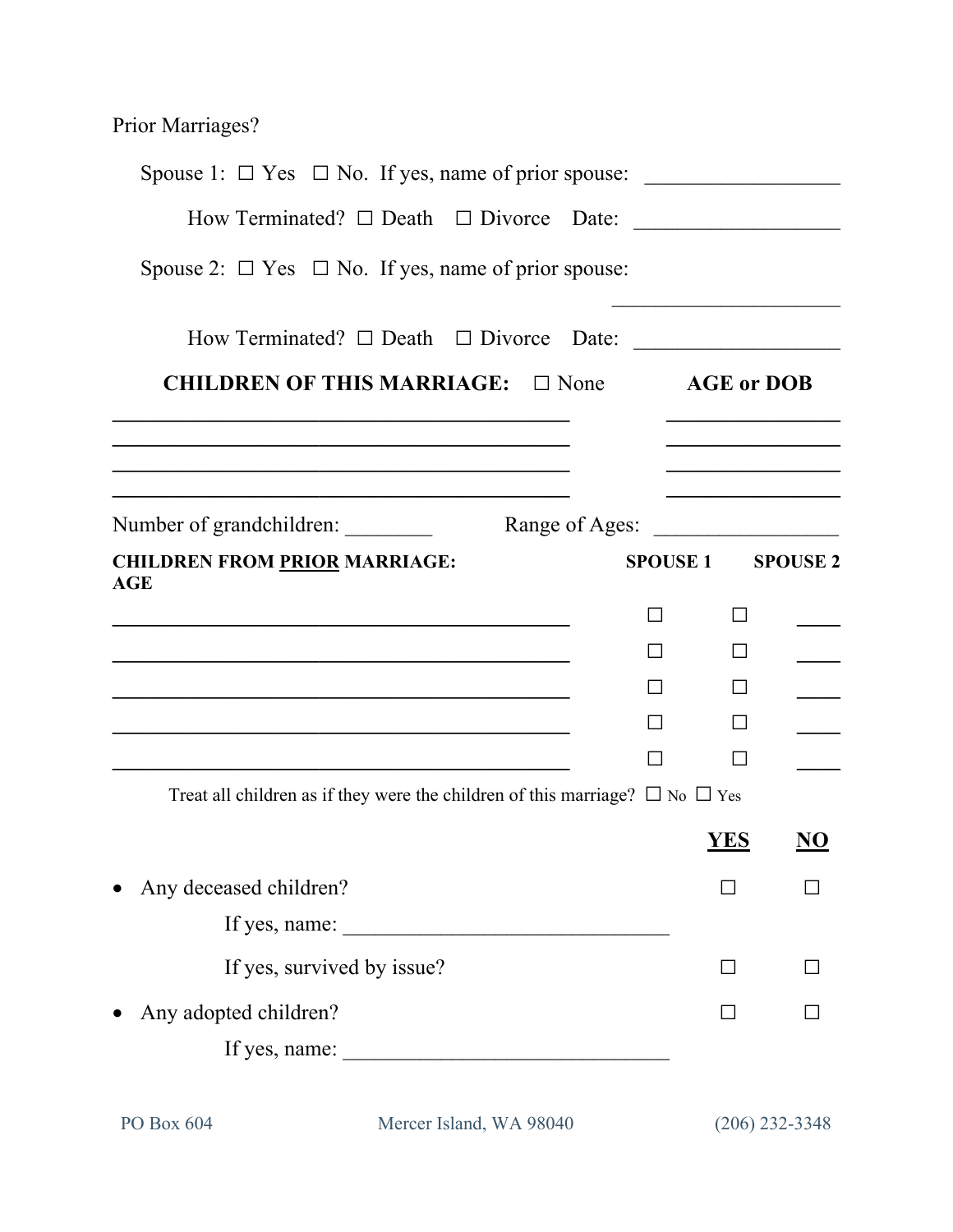| Do any of your beneficiaries have a learning                                   |              |        |
|--------------------------------------------------------------------------------|--------------|--------|
| disability, special educational, medical or physical needs?                    |              |        |
| Do you have any relatives (other than children) who                            |              |        |
| depend on you for all or part of their support?                                |              |        |
| Do you think any of your beneficiaries have special problems                   |              |        |
| with spouses, drugs, alcohol or handling money?                                | $\mathsf{L}$ |        |
| Do you wish to disinherit any of your children,                                |              |        |
| grandchildren or any other close relative?                                     | $\mathsf{L}$ | $\Box$ |
| Do you have an existing Marital Property Agreement?                            |              |        |
| Do either of you expect to inherit substantial assets $(\$100,000 +)? \square$ |              |        |
| Do you have existing Wills?                                                    |              | $\Box$ |
| Do you have any existing trusts?                                               |              |        |
| Have you ever filed a Federal Gift Tax Return?                                 | <b>YES</b>   | NO     |
| Should the surviving spouse have the power to control                          |              |        |
| the distribution of the entire estate after the first death?                   |              |        |
| Do you want any assets to pass to your children                                |              |        |
| before the second spouse's death?                                              |              |        |
| If a beneficiary dies prior to the second spouse's death,                      |              |        |
| do you want the assets to go to that beneficiary's issue?                      |              |        |
| Do you want assets passing to your beneficiaries                               |              |        |
| to be held in trust until a specific age or ages?                              |              |        |
|                                                                                |              |        |

• The name of the person(s) other than the surviving spouse that you want to be the decision maker concerning your estate upon your death: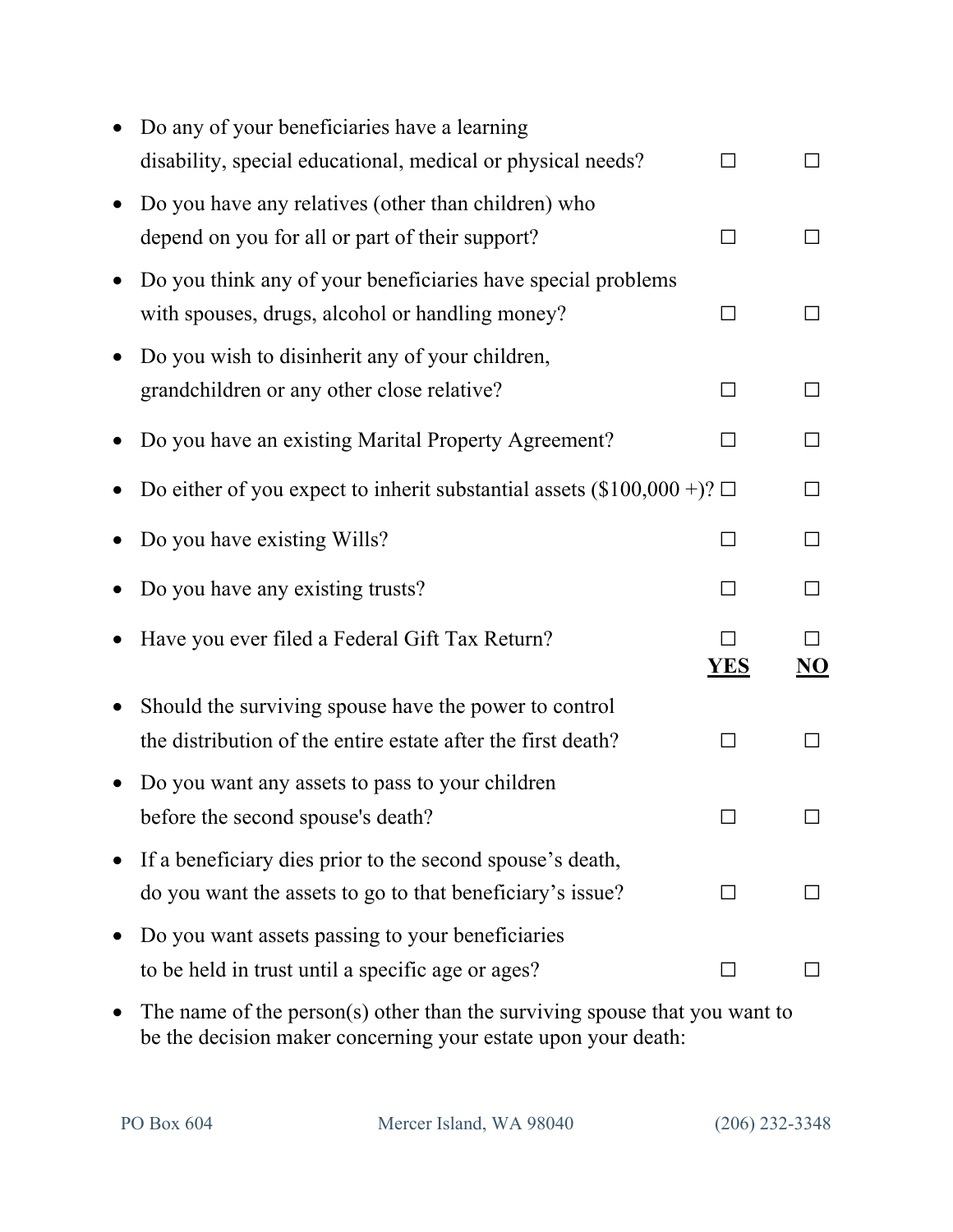- The name of the person(s) that you want to raise a child that is under 18, if both spouses die (if applicable):
- The name of the person(s) other than the surviving spouse that you want to make any major medical decisions on your behalf:
- In general, state how you want your estate distributed among your beneficiaries after the death of both of you?

• State any specific concerns (not already mentioned) that you have regarding the distribution of your estate: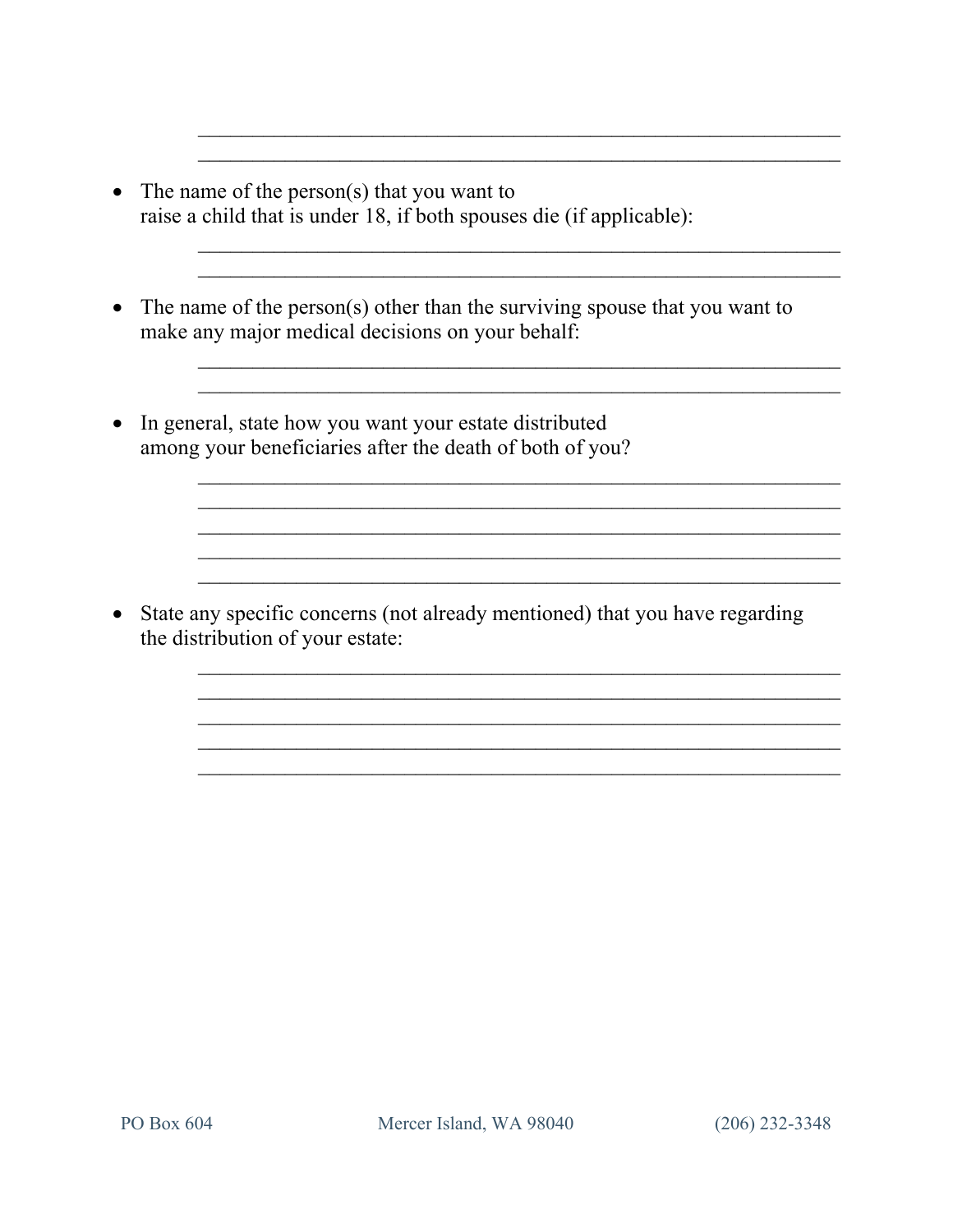# **BURIAL WISHES**

| <b>SPOUSE 1:</b> |                                                          |  |          |  |         |  |  |  |
|------------------|----------------------------------------------------------|--|----------|--|---------|--|--|--|
|                  | At my death, I wish to be:                               |  | cremated |  | buried. |  |  |  |
|                  | If cremation, I would like my ashes disposed as follows: |  |          |  |         |  |  |  |
|                  |                                                          |  |          |  |         |  |  |  |
|                  |                                                          |  |          |  |         |  |  |  |
|                  | If buried, I would like my remains interred as follows:  |  |          |  |         |  |  |  |
|                  |                                                          |  |          |  |         |  |  |  |
|                  | I have already made arrangements at:                     |  |          |  |         |  |  |  |
| <b>SPOUSE 2:</b> |                                                          |  |          |  |         |  |  |  |
|                  | At my death, I wish to be:                               |  | cremated |  | buried. |  |  |  |
|                  | If cremation, I would like my ashes disposed as follows: |  |          |  |         |  |  |  |
|                  |                                                          |  |          |  |         |  |  |  |
|                  |                                                          |  |          |  |         |  |  |  |
|                  |                                                          |  |          |  |         |  |  |  |
|                  |                                                          |  |          |  |         |  |  |  |
|                  |                                                          |  |          |  |         |  |  |  |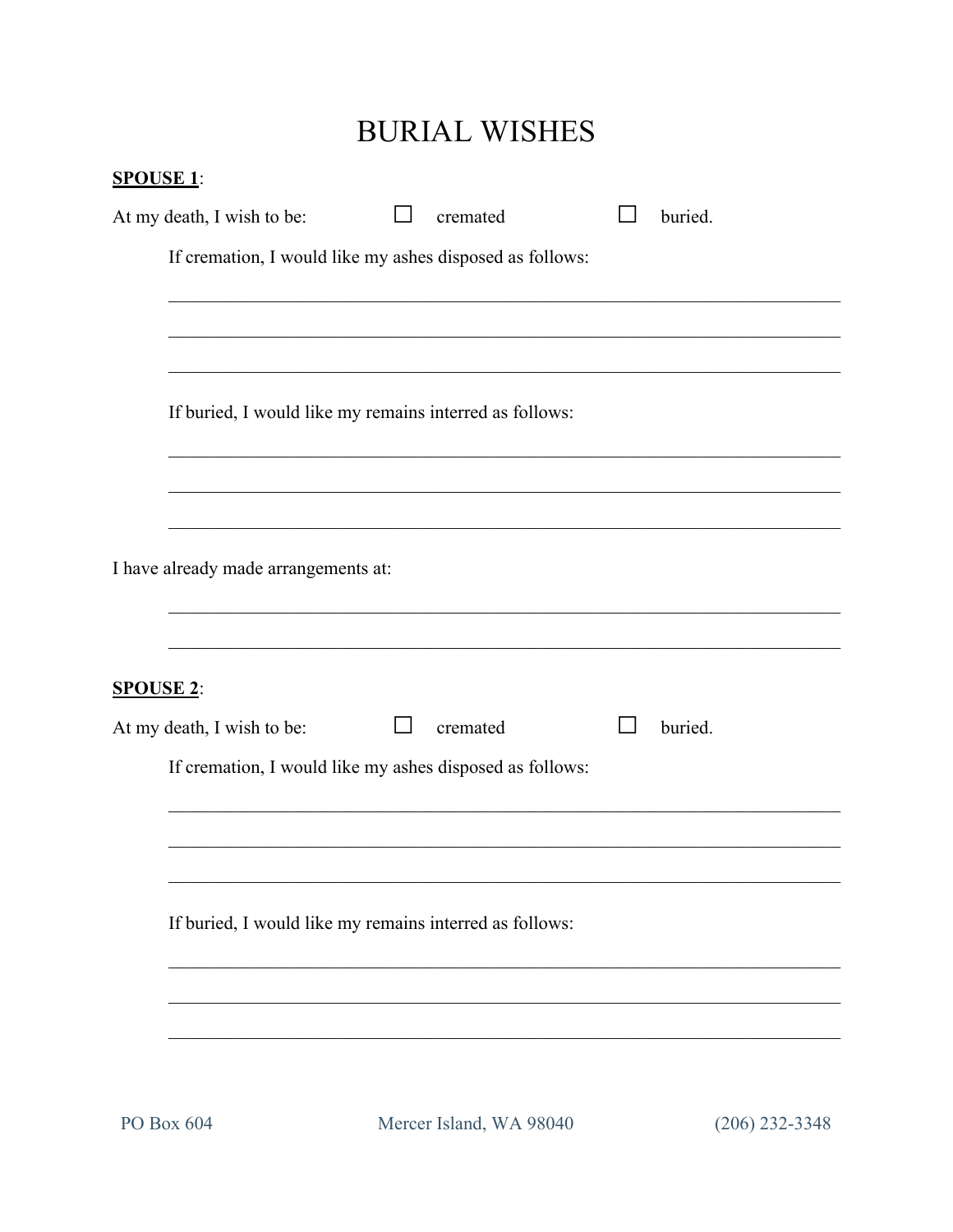#### **ESTIMATED \* VALUE OF ESTATE**

| <b>TYPE OF ASSET:</b>                                                                                |                | <b>SPOUSE 1'S</b><br><b>SEP. PROP.</b> | <b>SPOUSE 2'S</b><br><b>SEP. PROP.</b> | <b>COMMUNITY</b><br><b>PROPERTY</b> |
|------------------------------------------------------------------------------------------------------|----------------|----------------------------------------|----------------------------------------|-------------------------------------|
| <b>REAL ESTATE:</b><br>(fair market value, less loans)                                               |                | $\mathbb{S}$                           | $\mathbb{S}$                           | $\mathbb{S}$                        |
| <b>SECURITIES:</b><br>(stocks, bonds, mutual funds)                                                  | \$             |                                        | $\mathbb{S}$                           | $\mathbb{S}$                        |
| <b>CASH TYPE ASSETS:</b><br>(cash, annuities, notes due you)                                         | \$             |                                        | $\mathbb{S}$                           | $\mathbb{S}$                        |
| <b>BUSINESS INTERESTS:</b><br>(sole proprietorship, partnerships,<br>closely held corporation, etc.) | $\mathbb{S}^-$ |                                        | $\mathbb{S}$                           | $\mathbb{S}$                        |
| <b>RETIREMENT PLANS:</b><br>$(IRA, 401k, etc.$ <sup>†</sup> )                                        | $\mathbb{S}^-$ |                                        | $\mathcal{S}$                          | $\mathbb{S}^-$                      |
| <b>VEHICLES:</b><br>(autos, R.V., boat)                                                              | $\mathcal{S}$  |                                        | $\mathbb{S}$                           | $\mathbb{S}^-$                      |
| PERSONAL PROPERTY:<br>(jewelry, furniture, antiques)                                                 | $\mathbb{S}$   |                                        | $\mathbf S$                            | \$                                  |
| <b>TOTAL:</b>                                                                                        | \$             |                                        | \$                                     | \$                                  |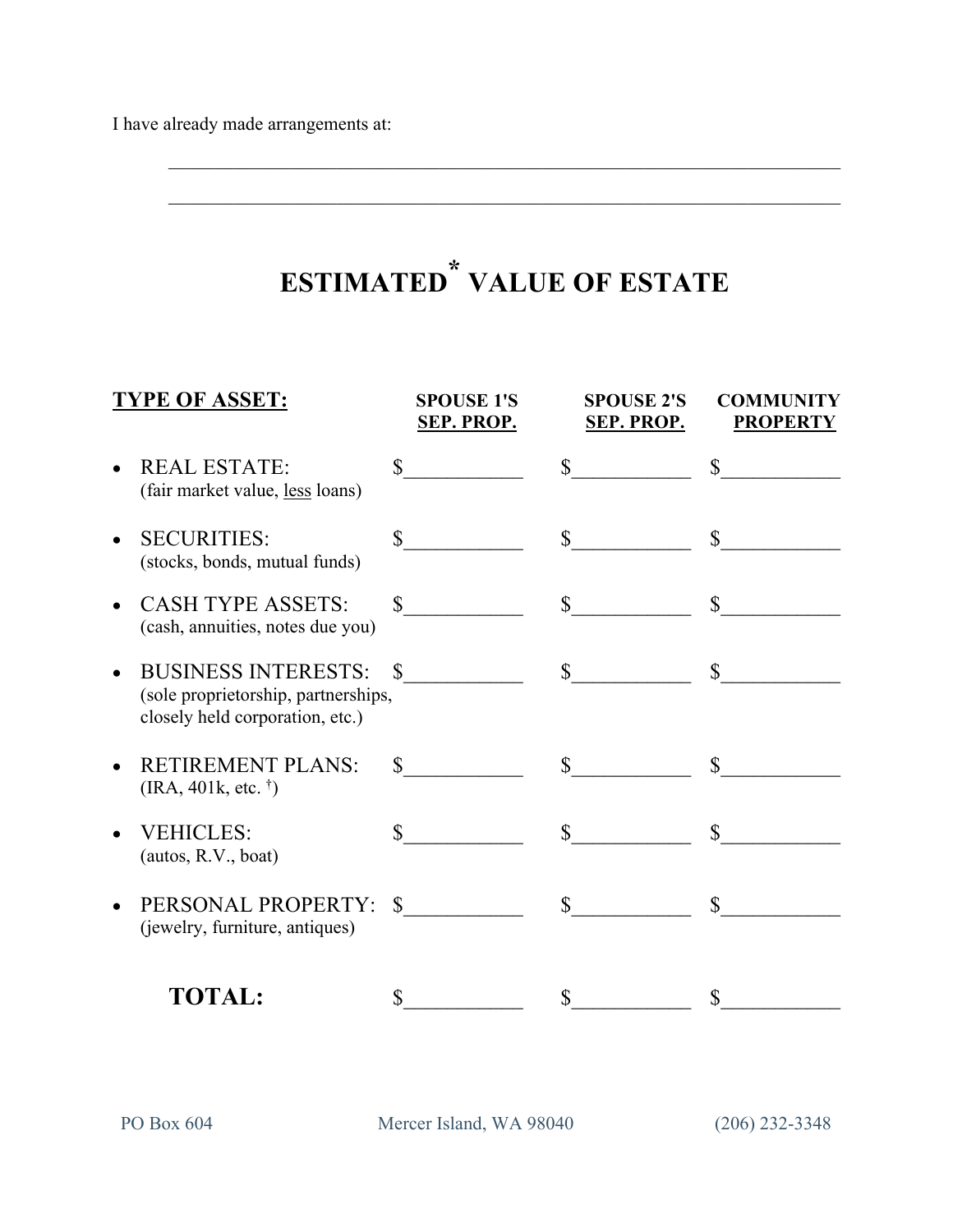- \* Use best guess; this can be a "ballpark" estimate.
- $\dagger$  Do not show benefits which will terminate at death (e.g., pension, social security, etc.).

Value of Life Insurance policies will be listed separately below.

### **LIFE INSURANCE**

(do not include accidental death policies)

- "Insured" will be "1" Spouse 1; "2" Spouse 2; or "S" survivor
- "Owner" will be "C" community property; "1" Spouse 1 or "2" Spouse 2
- "Cash Value" use best estimate (term policies normally have no cash value)
- "Face Value" is the amount payable at death
- "Beneficiary" will be "1" Spouse 1; "2" Spouse 2; "C" child, "O" other

| (H/W/S) | (H/W/C) | (\$ estimate) | INSURED OWNER CASH VALUE FACE VALUE BENEFICIARY<br>(\$ paid on death) | (H/W/C/O) |  |
|---------|---------|---------------|-----------------------------------------------------------------------|-----------|--|
|         |         | $\sim$ $\sim$ |                                                                       |           |  |
|         |         | $\mathbf S$   | $\mathbf S$                                                           |           |  |
|         |         | $\mathbb{S}$  | $\mathbf S$                                                           |           |  |
|         |         | $\mathbb{S}$  | $\mathbb{S}$                                                          |           |  |
|         |         | $\mathbf S$   | $\mathbb{S}$                                                          |           |  |
|         |         |               |                                                                       |           |  |

## **WAIVER OF POTENTIAL CONFLICT OF INTEREST**

We have each read the foregoing material and understand that there are potential conflicts of interest between myself and my spouse in the matters about which we are consulting you. If either of us desire to have separate counsel or desire you not to be involved at all, that spouse shall notify you. We each hereby consent to having you represent both of us in the drafting of our estate planning documents and we